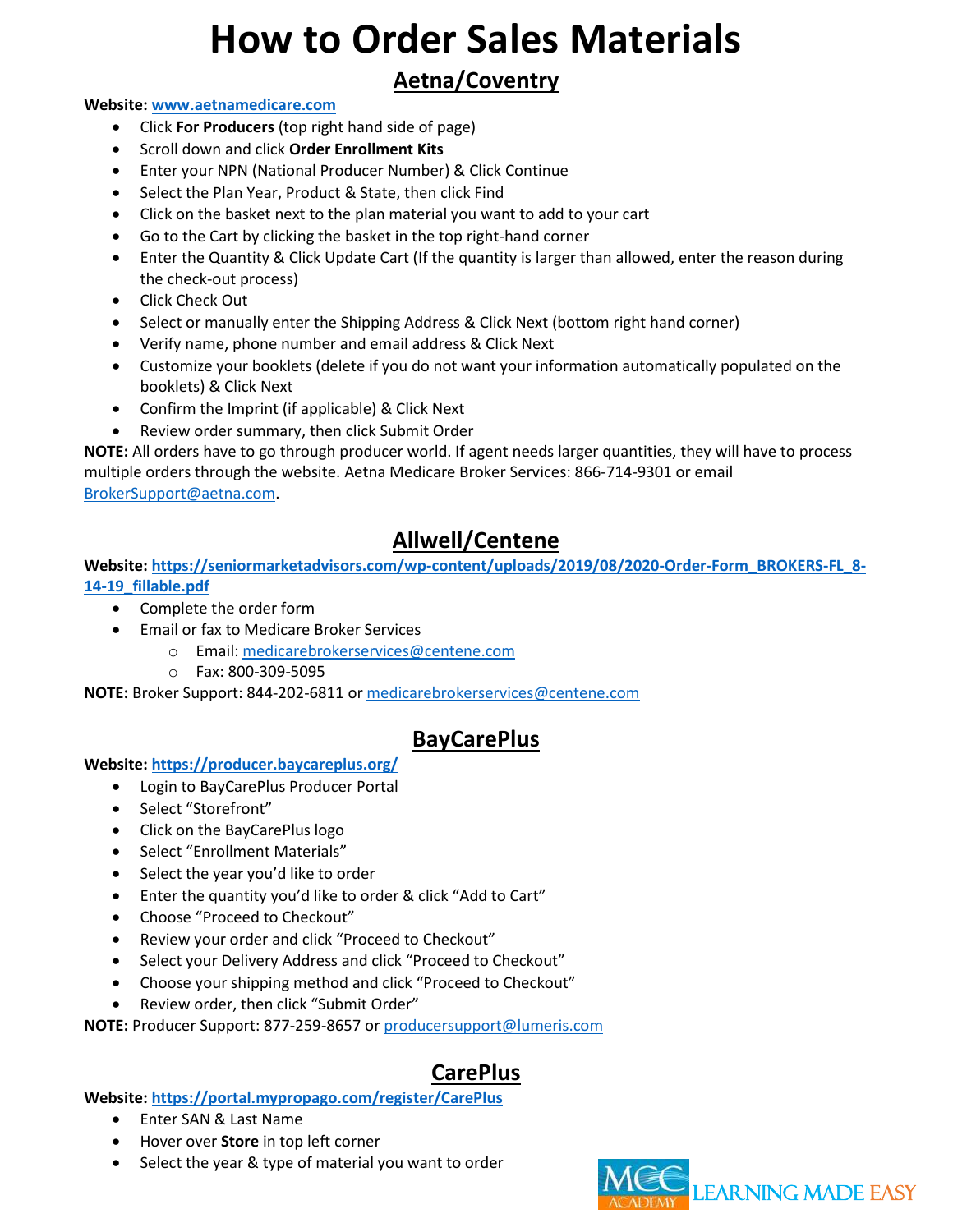## **CarePlus (cont.)**

- Select the area for the plan
- Select Kits > Dynamic Kits
- Select "Build a Kit" for the Dynamic Kit you'd like to order
- Add Summary of Benefits
- Add Optional Inserts (Paper Application and Scope of Appointment)
- Click "Add to Cart"
- Enter the quantity of kits to order
- Verify shipping information, then click "Review and Place Your Order"
- Select your shipping option, then click "Place Order"

**NOTE:** Beginning with 2020 Dynamic Kits, you must add the Summary of Benefits, Paper Application and Scope of Appointment. Order Support: 305-885-8707 or [semiastorefront@seprint.com](mailto:semiastorefront@seprint.com)

#### **Cigna**

#### **Website:<https://custompoint.rrd.com/>**

- Enter your User ID (your Agent Number or Agency ID)
- Your New Password is **Health1!**
- Enter **hspring** in the Account field and click Login
- NOTE: You cannot order sales kits and marketing materials in the same order. You also cannot order printed material and e-delivery material in the same order.
- **To Order Sales Materials**
	- o Hover over Catalogs in the dropdown and select Sales Materials
		- Choose category (Lock-in vs AEP), state or region and document type
			- Maximum Quantities Agents 20; GAs 100
	- o Once order is placed, you will receive an Order Confirmed screen with your Sales Reference Number followed by an email confirming the transaction.
		- Orders approved before noon EST are processed for shipping the same business day.
		- **•** Orders approved after noon EST are processed for shipping the following business day.
- **To Order Marketing Materials**
	- o Hover over Catalogs in the dropdown and select Marketing Materials
		- Choose category (Lock-in vs AEP), format, type of material, state or region and language
	- o Once order is placed, you will receive an Order Confirmed screen with your Sales Reference Number followed by an email confirming the transaction.

**NOTE:** Cigna Customer Service: 800-668-3819

## **Devoted**

#### **Website:<https://portal.mypropago.com/register/devotedhealth>**

- Login using your NPN and Date of Birth
- Select the year for the enrollment materials
- Choose the area for the materials you are ordering
- Add the Sales Kit to your cart
- Type the quantity you want to order, then click "Add to Cart"
- When you're ready to checkout, click "Cart" at the top right of the screen
- Verify shipping information, then click "Review and Place Your Order"
- Select your shipping option, then click "Place Order"

**NOTE:** Broker Support: 877-764-9446 o[r agent-support@devoted.com](mailto:agent-support@devoted.com)

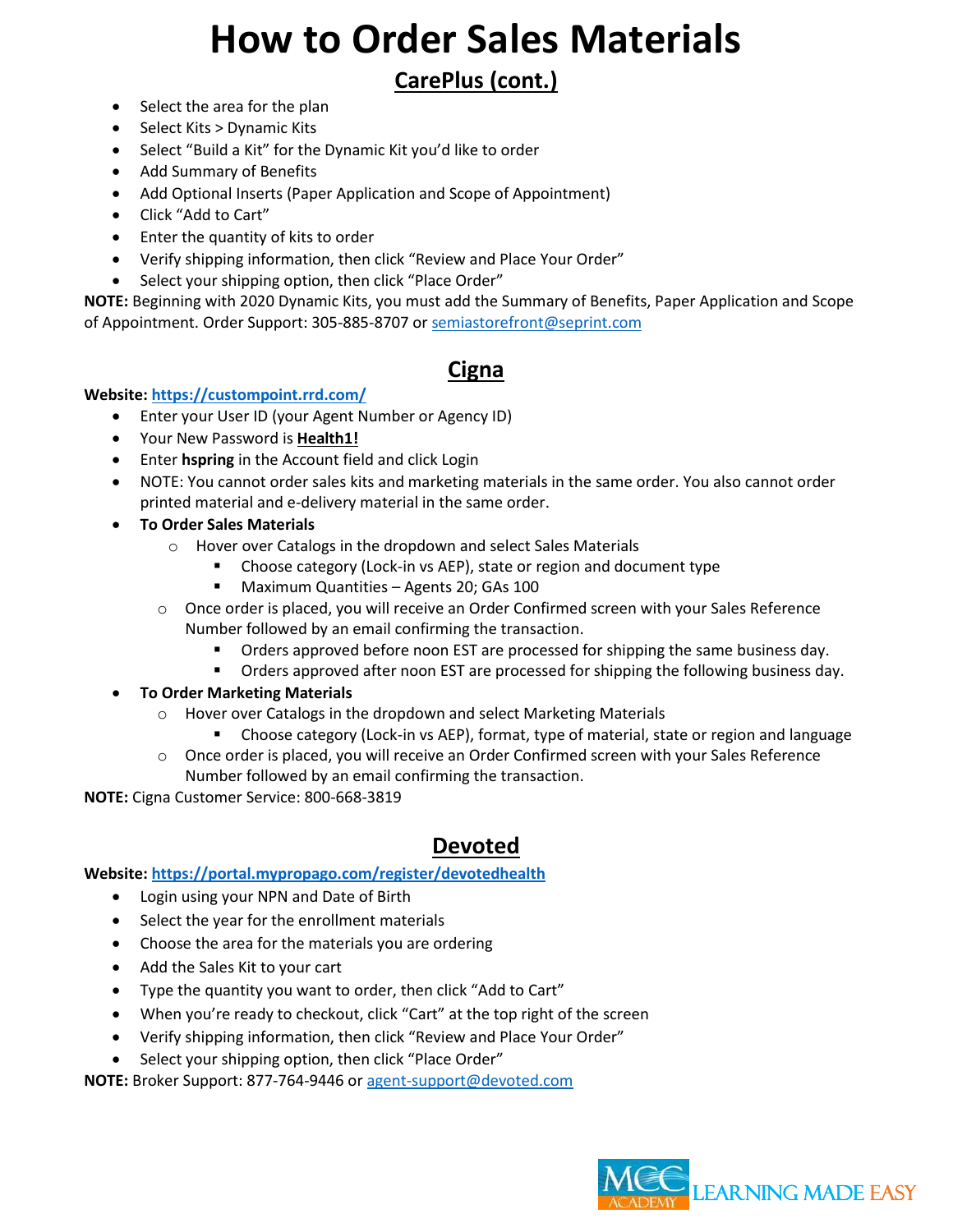## **Freedom/Optimum**

#### **Website:<https://vipagentsupport.com/Account/Login>**

- Log into VIP Agent Support
- Order Sales Material
- Under Quick Links > Marketing Materials > Order Materials Here This will open a new site. Click on Catalogs and select the company you would like to order from first.
- Once the you have added all the necessary items to your cart, click on the yellow basket at the top of the screen that has the number of items in the cart next to it.

**NOTE:** Agents are given an allocated quantity to order based on previous production. New agents are allotted 8 kits. Each time an enrollment is completed, the allocation increases incrementally. Broker Support: 877-877- 0539

#### **Humana**

**Website:<https://printandfulfillment.adp.com/HumanaDelegatedAgents/Forms/UniversalLogin.aspx>**

- Select **Agent Log-in**
- Enter SAN & Last Name
- Click **Reorder Sales Materials Request**
- Select where to send sales materials by selecting either Business Address, Residence Address or entering a New Address
- Verify your Email Address
- Select the state(s) for which you plan to order sales material by checking the box(s)
- Select the counties for which you plan to order sales materials
- Choose the plans you are interested in selling
- Enter the quantities needed for each individual item you order
	- o This page also lists all individual items for brochures and flyers
- Enter the quantities needed for each individual brochure or flyer that you want to order
- Enter the quantity of Medicare Supplements you want to order
- Review order summary and verify that everything is correct
- Select Submit (If you need to edit click Previous)

**NOTE:** Do not use your browser's buttons. If you need to go back, use the navigation prompts available on most pages throughout the site. Agent Support: 800-309-3163 or [agentsupport@humana.com](mailto:agentsupport@humana.com)

## **Simply**

**Website:<https://custompoint.rrd.com/xs2/prelogin?CMPID=1064&&qwerty=18072109>**

- Once you are RTS (ready to sell) with Anthem, you will be receiving an email from Anthem with your writing number/encrypted TIN and your Custom Point credentials.
- Login to Custom Point
- Hover over Catalogs in the dropdown and select 2020 Enrollment Kit & Member Mandated Materials
- Choose state, Simply, MA and MAPD, then type
	- $\circ$  If you need Spanish, first select the English category, then Spanish will be an option on the left side
	- o All broker Enrollment Kits have a "BR" after the item number
- Once the order has been placed, you will be given a Sales Reference Number. Please keep that number for your records.

**NOTE:** Broker Support: 813-394-4547 or [smoore@simplyhealthcareplans.com](mailto:smoore@simplyhealthcareplans.com)